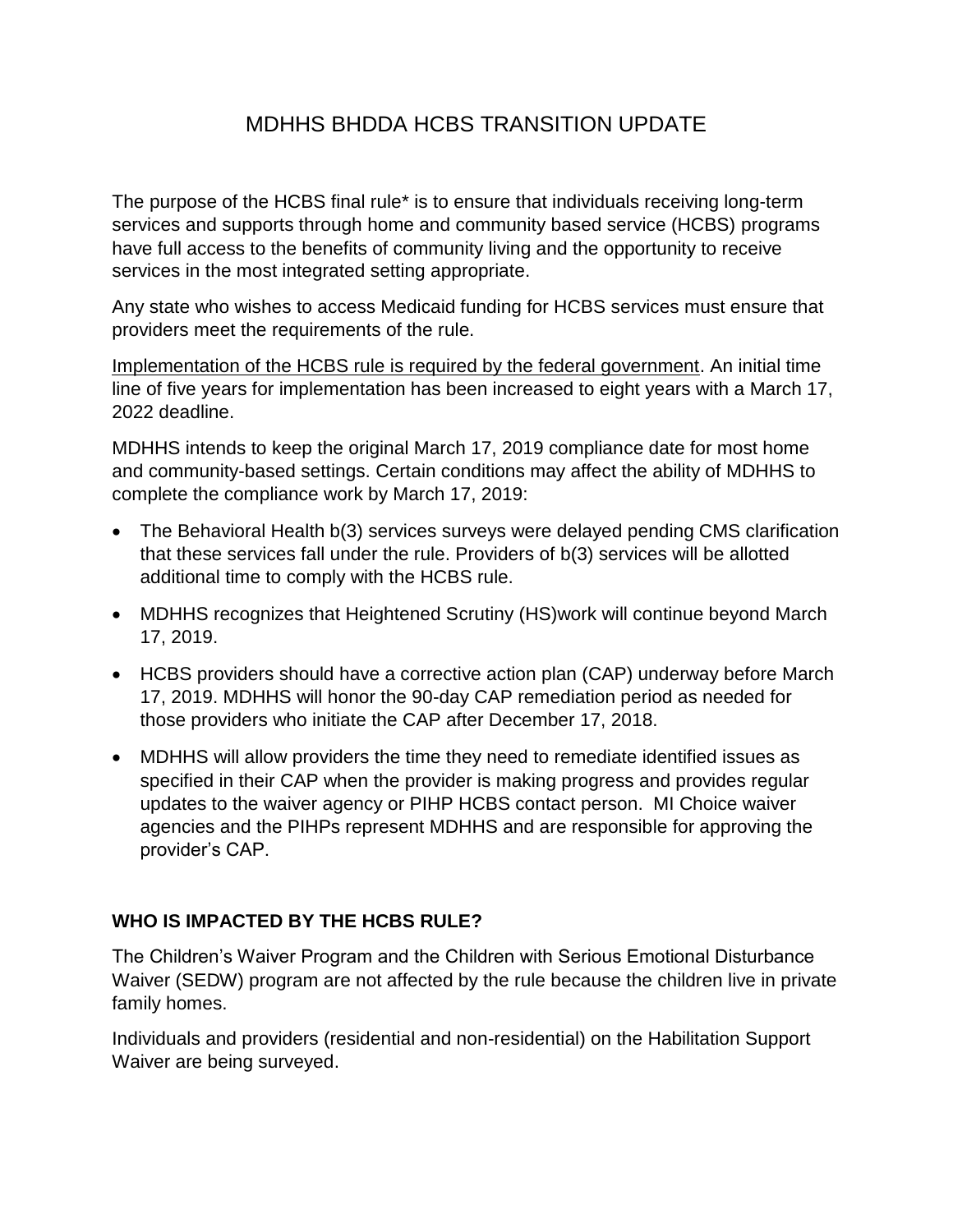People receiving certain B waiver services are being surveyed. The services are: CLS (Community Living Services), Skill Building and Supported Employment

### **HCBS SURVEY PROCESS**

All actions related to the survey process are based on the *provider's* responses to the questions.

- HSW participants and providers have received and completed surveys. Notification letters for both compliant and non- compliant providers have been sent. The PIHP HCBS leads are working with providers in their region to develop Corrective Action Plans (CAPs) related to areas of non-compliance.
- MSS&S (b(3)) waiver surveys have been completed by the participants and providers of specific Medicaid billable services, as identified above.
- Providers who responded to the HSW survey have received notification of their status. Those who receive a notification that they are non-compliant with the rule will also receive a corrective action plan (CAP) template and information regarding how to become compliant with the rule. These providers will work with their PIHP HCBS lead to submit and carry out their CAPs.
- HSW Providers have also received notification regarding their Heightened Scrutiny status as requiring Heightened Scrutiny (HS). These providers will receive further information about the HS process. The process requires the state to look further into the setting to determine if it can meet the definition of HCBS as identified by the Centers for Medicare and Medicaid. Participants have been notified of the status of their provider and asked if they wish to continue to receive services from their provider if they are able to come into full compliance. Both participant and provider must agree to submit to the HS process in order for MDHHS to commence the review.
- 804 HSW providers have received HS notification letters.

## **HEIGHTENED SCRUTINY INCLUSION**

The Centers for Medicaid and Medicare (CMS) identified specific areas of concern related to home and community based services. Specific questions were suggested by CMS to determine whether settings were institutional or isolating in nature. The response to these questions are what resulted in providers being on the Heightened Scrutiny list.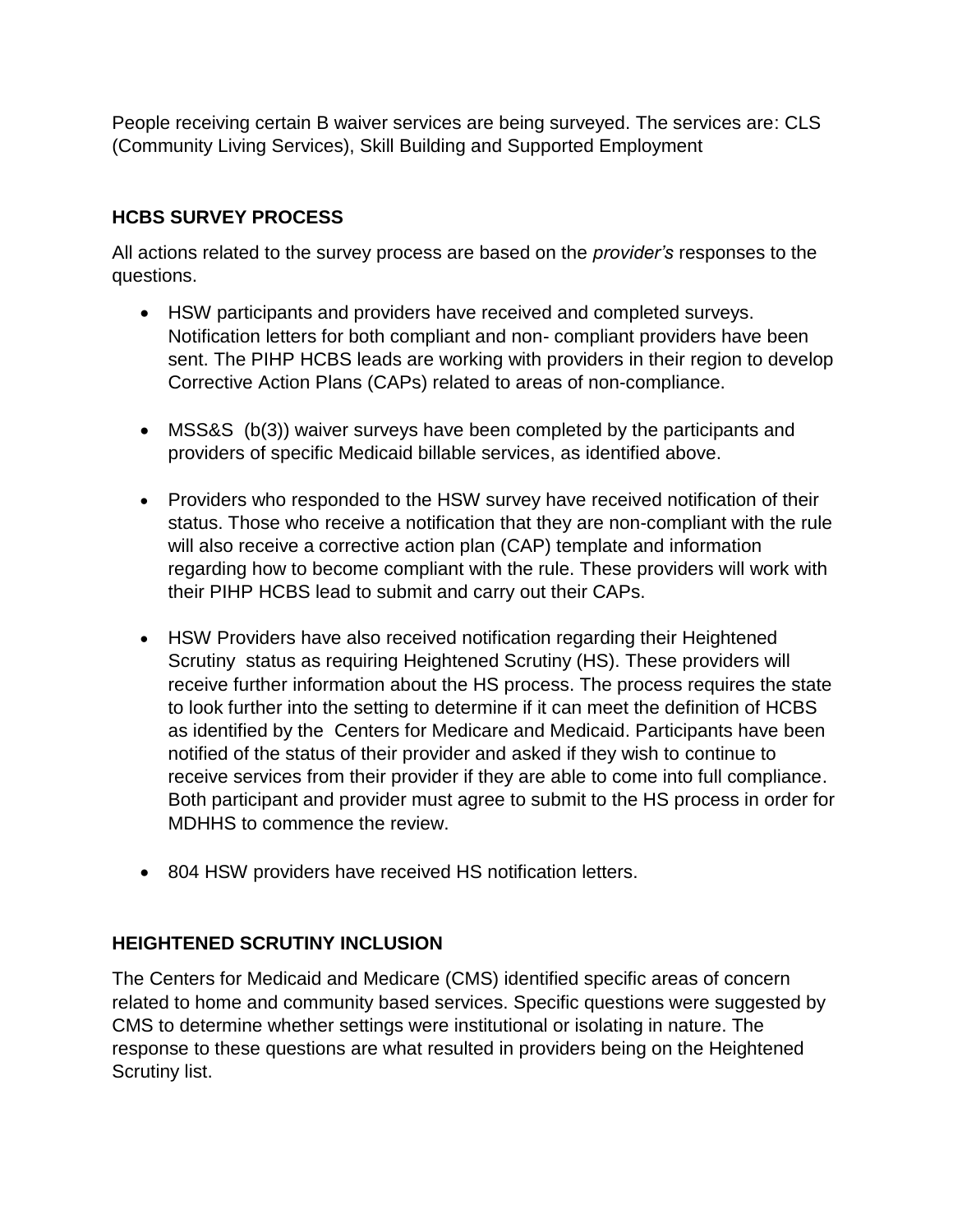*Only the surveys completed by providers* were used to place a provider on the HS list. The responses of the waiver participants were not factored into identifying who would be on HS.

## **CURRENT EFFORTS RELATED TO PROVIDER COMPLIANCE**

- Ongoing assessments of residential and non-residential settings for compliance;
- Implementation of remedial strategies for non-compliant settings;
- Identifying settings that will require Heightened Scrutiny (MSS&S waiver);
- Collecting evidence from settings that require Heightened Scrutiny;
- Posting of potentially complaint HS settings for public comment
- MDHHS determination of settings HCB status
- Submitting evidence for Heightened Scrutiny to CMS for review;
- Notifying settings of the CMS Heightened Scrutiny decision;
- Transitioning individuals from settings that cannot meet the federal home and community based settings requirement to compliant settings; and
- Conducting ongoing monitoring of residential and non-residential settings for compliance.

#### **IMPACT OF THE TRANSITION PROCESS ON PARTICIPANTS AND PROVIDERS**

- Many providers across the state are beginning to restructure their programs to ensure they will be able to continue to provide HCB services.
- MDHHS is not mandating the programs, services or supports that individuals receive. MDHHS and its representatives will review any settings that may not be in compliance with the rule to determine whether the services and supports an individual receives are based on the individual's needs and desires and are not limited by the provider.
- The rule requires that individuals receive services in settings that are integrated with people who are not receiving Medicaid HCBS. Settings must allow for individuals to come and go as they choose (with or without support as needed) and must be in the community rather than isolated from the community.
- Individuals must have choice in the services and they receive and the settings they receive those service in. Those services and settings must allow for integration into the community to the extent the individual desires.